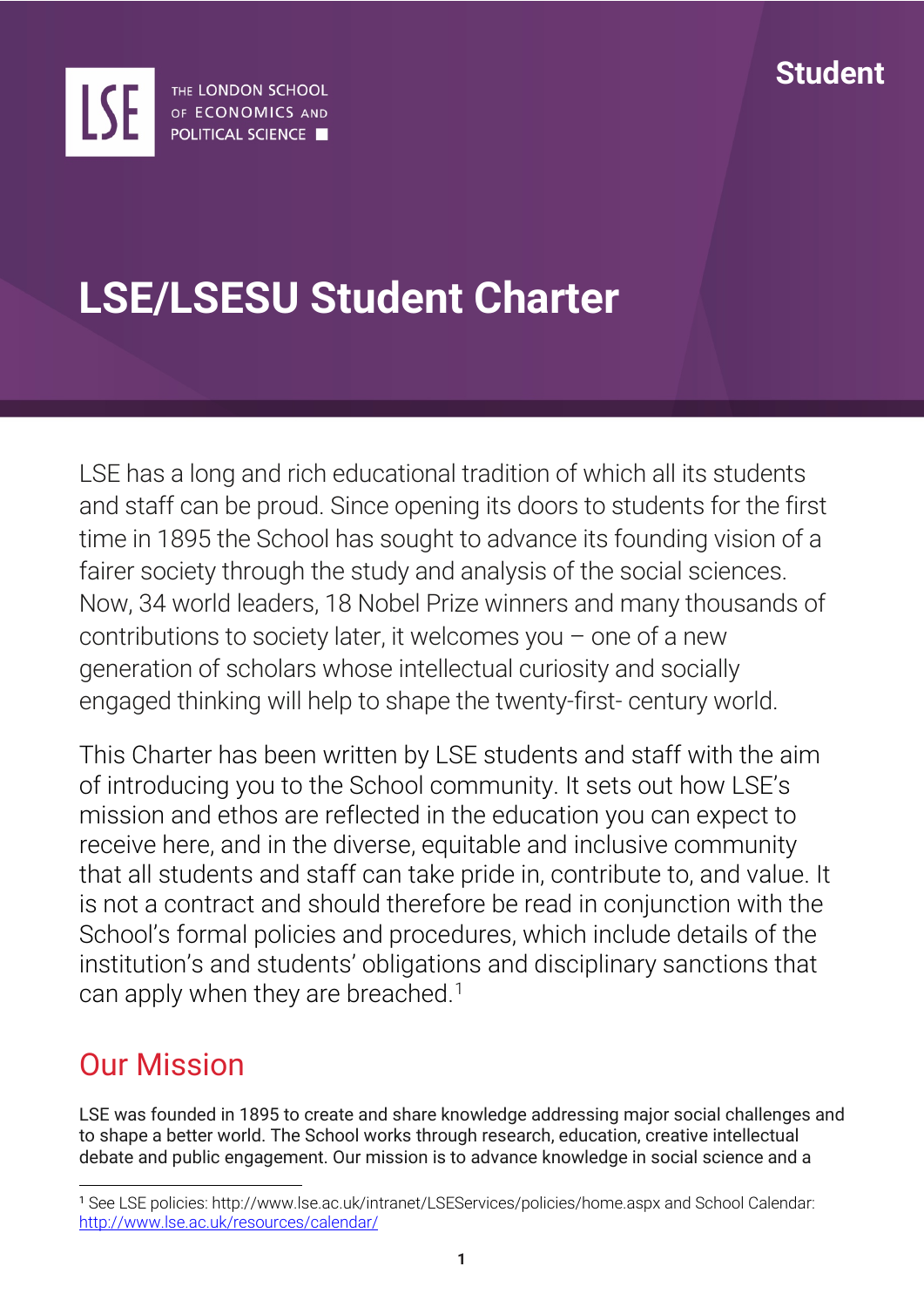range of related fields so as to inform public policy, economic decision-making, and social welfare both nationally and globally. This means nurturing creative thought and intellectual exploration and educating students from all backgrounds and around the world to be critical thinkers and skilled professionals who work for the betterment of society.

## Your Educatio[n2](#page-1-0)

**An LSE education is designed for students who are keen to engage critically with their discipline and real world challenges, and who want to equip themselves, professionally and personally, for the world into which they will graduate. The following principles will enable all students – undergraduate, taught master's and research – to make the most of their LSE education***.*

Students receive teaching and supervision underpinned by world-leading research and have opportunities to do applied research either within their degrees or through interdisciplinary projects hosted at and beyond LSE.

Students have access to curricula that seek to reflect the diversity of the discipline they are studying. More broadly, the School is working towards fully reflecting the diversity of the social science disciplines overall among its student body, faculty and professional services staff.

Students are offered high quality advice from academic departments, individually and collectively, and are taught in inclusive learning environments, which facilitate opportunities for everyone to develop knowledge, understanding and skills.

Students have opportunities, through participation in surveys, committees and focus groups, to contribute feedback about their experiences, which will be welcomed and addressed as education at LSE evolves.

Students are encouraged to help build an active, inclusive and respectful learning community by contributing to life at the School, participating fully in lectures, seminars and workshops, and valuing the input of peers and staff.

Students are expected to work to high academic standards and are encouraged to expand their wider intellectual interests, through both in-School and independent routes.

Students are encouraged to contribute to their own learning by taking advantage of opportunities in their department and the wide-ranging support and events on offer across the School – in LSE LIFE, the PhD Academy, the LSE Library and LSE Careers among others - from which they can secure the skills, networks and experiences needed for further studies or employment.[3](#page-1-1)

Students are encouraged to identify and communicate any concerns they have in a timely fashion, and to make use of the academic and pastoral support services available at the School.

### Our Community

<span id="page-1-1"></span><span id="page-1-0"></span><sup>&</sup>lt;sup>2</sup> This section incorporates the Education Covenant referred to in the LSE Education Strategy 2015-2020. The Education Covenant text was drafted collaboratively by LSE staff and the LSE Students' Union in 2016. <sup>3</sup> See student channel, LSE website:<http://www.lse.ac.uk/intranet/students/home.aspx>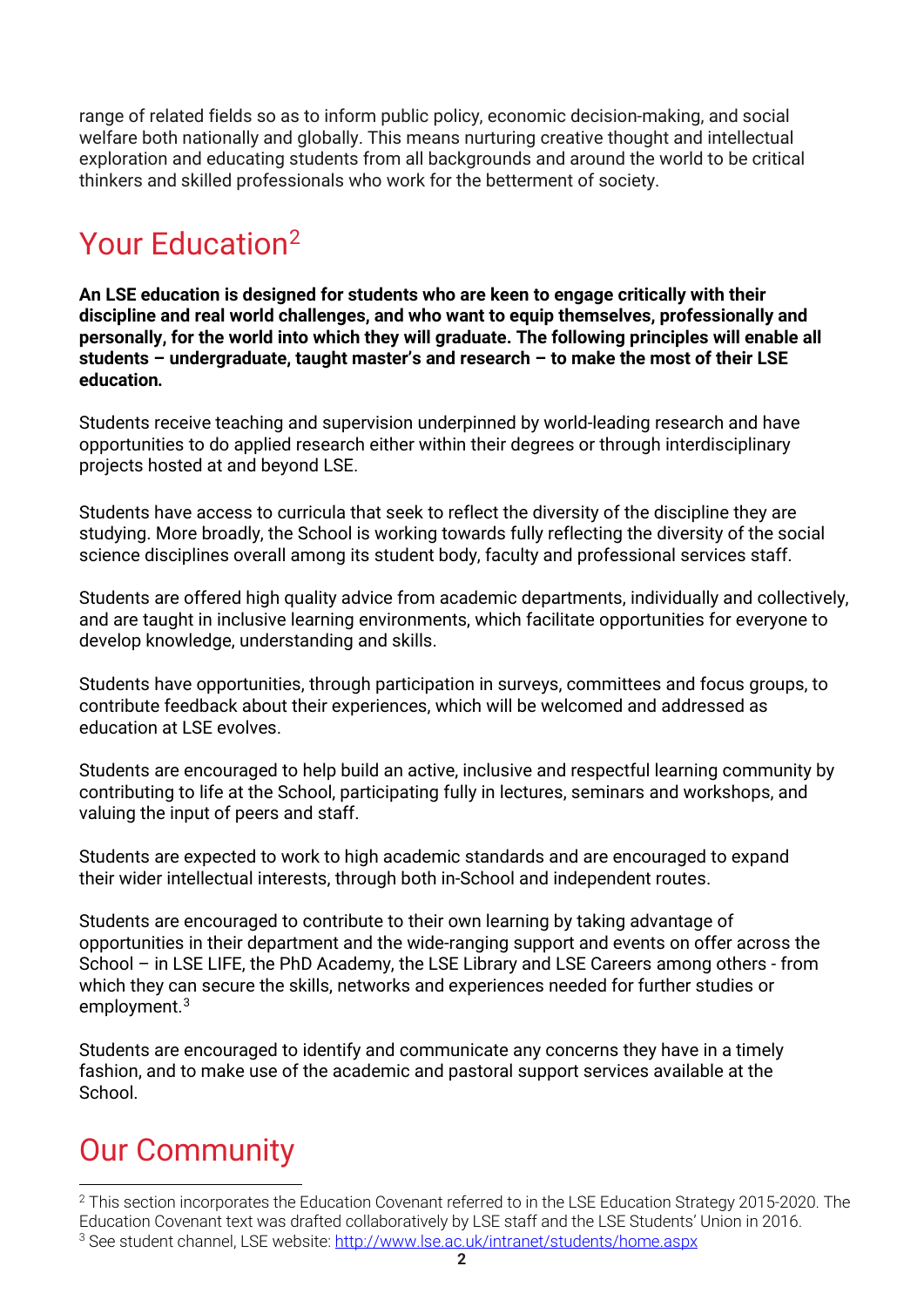**The LSE community is shaped by its diverse and talented students and staff, its location in a vibrant international city, and its loyalty to an institution whose mission has inspired pathbreaking research and a prestigious reputation. We nurture that community through a set of shared understandings.**

Our community values its diverse and international membership. We are committed to providing an inclusive, accessible and safe environment, which supports learning, wellbeing and the pursuit and dissemination of knowledge and ideas.<sup>[4](#page-2-0)4</sup>

We expect all members of our community to work and conduct their business peacefully, in a welcoming and truly inclusive environment that promotes freedom of thought and expression in a framework of collegiality and respect for the rights and dignity of others.

Our community is committed to promoting equality of respect and opportunity for students and staff from all backgrounds, regardless of age, sex, disability, race, nationality, ethnic or national origin, gender identity, religion, sexual orientation or personal circumstances; and to upholding the principles expressed in LSE's Ethics Code<sup>[5](#page-2-1)</sup> and UK law.

Our community aims to promote and respect the health and wellbeing of all its members, through a range of dedicated professional services and a supportive working environment.

Our community aims to maximise LSE's opportunities for positive global impacts (through teaching, research and community engagement) while minimising our negative environmental impacts by managing our resources and operations effectively and by respecting the physical environment of the institution and that of our neighbours.

Our community seeks to nurture debate and dialogue, conducted with mutual respect, openmindedness and consideration for all those involved. We value citizens who contribute and who take up opportunities, both in the School and the wider community, to volunteer, attend events and participate in educational and social activities.

Our community includes the LSE Students' Union<sup>[6](#page-2-2)</sup>, an independent, student-led democratic organisation which focuses on improving the lives of LSE students by providing them with academic, social and welfare support and offering them opportunities to enhance skills through sports clubs, societies and services. Your membership to this organisation is automatic when you become a student at LSE.

### Your future – Our future

When you graduate from LSE you become part of a celebrated alumni community whose membership is made up of those making important contributions to governments, communities and businesses. The alumni network spans the globe and provides you with access to almost 100 international and special interest groups, mentoring, careers advice and the thought leadership that LSE is renowned for, no matter where you choose to work or live.

<span id="page-2-0"></span> <sup>4</sup> See EDI policy statement:<http://www.lse.ac.uk/intranet/LSEServices/policies/pdfs/school/polStaEquDiv.pdf>

<span id="page-2-1"></span><sup>5</sup> See LSE Ethics Code:<http://www.lse.ac.uk/intranet/LSEServices/policies/pdfs/school/ethCod.pdf>

<span id="page-2-2"></span><sup>6</sup> See LSE Students' Union website[: https://www.lsesu.com/](https://www.lsesu.com/)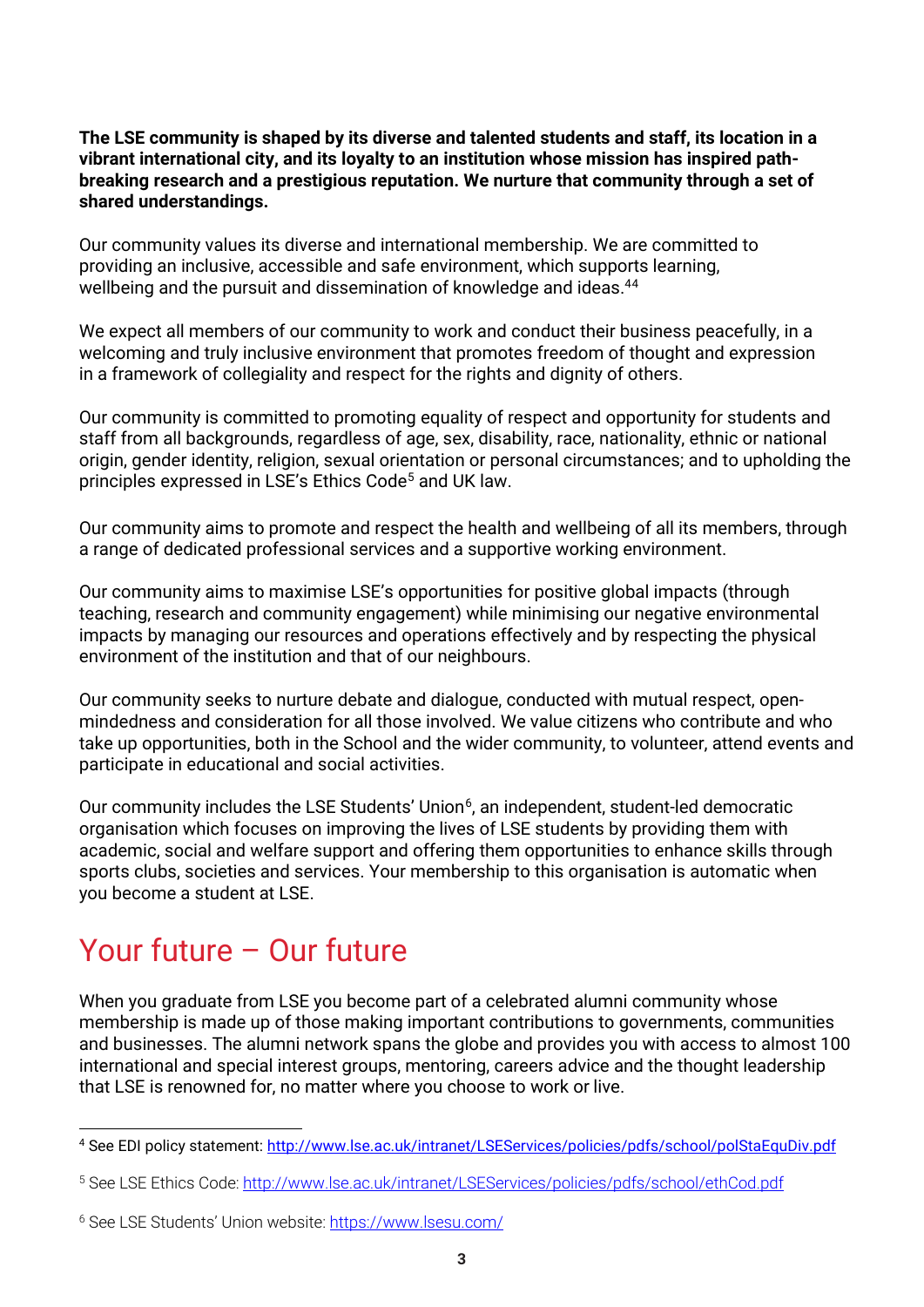LSE alumni are committed to protecting and sharing the value of an LSE education and to building the strength of our scholarly community for future generations. Whether donating their time, their expertise or by making a financial contribution, alumni continue to support and enhance the LSE experience for the students who come after them.

**Thank you for being part of LSE and for contributing actively and positively to the unique educational experience that inspired our founders: to undertake learning and enquiry for the betterment of society.**

*This Charter will be reviewed formally once every three years. There will be more regular opportunities for informal review, and staff and students are encouraged to use it in focus groups, SSLCs and other fora to create an ongoing dialogue about LSE education and the dynamic learning community it aims to foster.*

This edition published May 2017

Holl

Signed …………………………………………………………… ………………………………………………………

Professor Julia Black, LSE Interim Director Busayo Twins, LSESU General **Secretary**